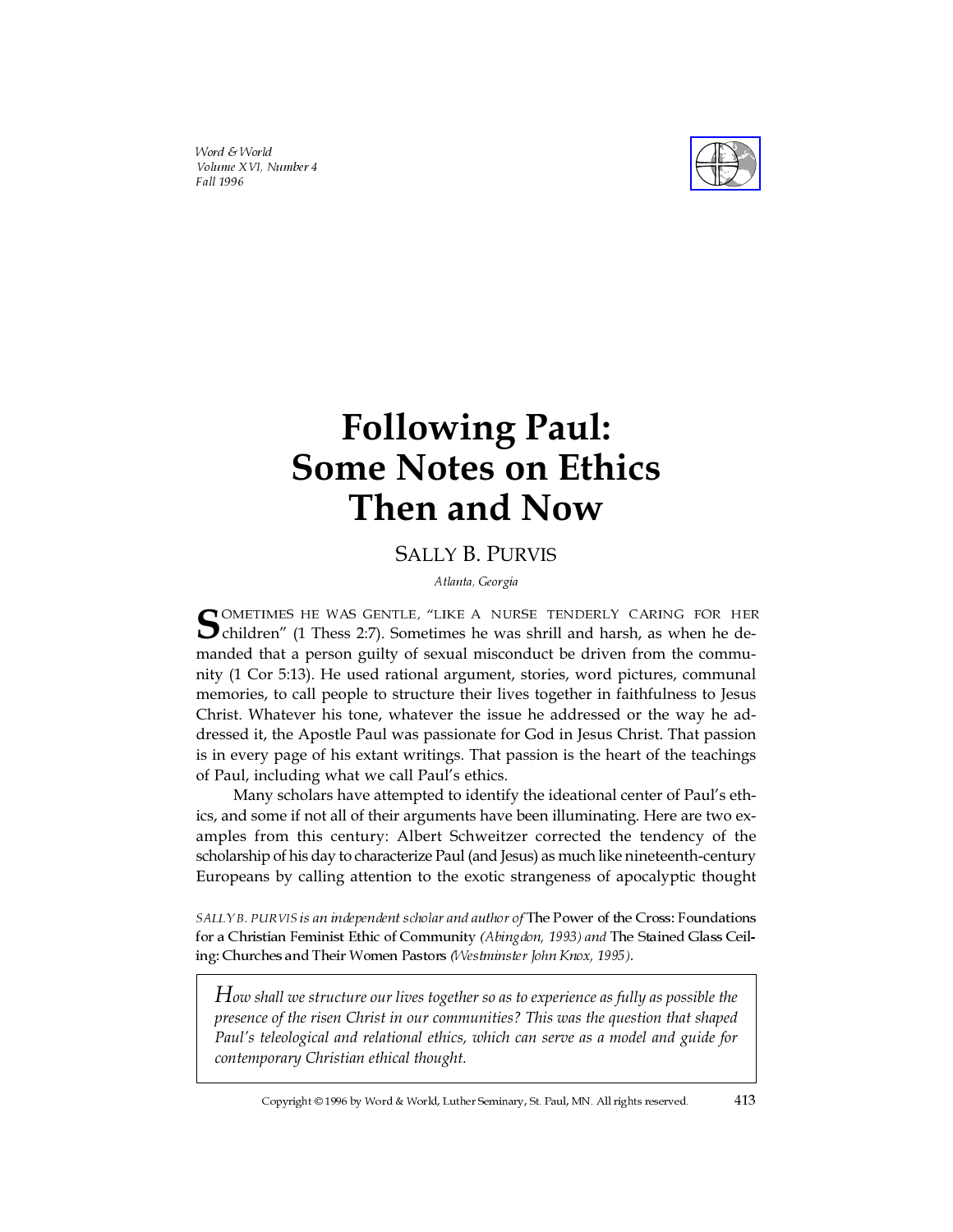and its importance in understanding Paul (and Jesus).<sup>1</sup> Later, Rudolf Bultmann's existentialist interpretations reminded those who would keep scripture at a distance that scriptural texts were written with a kind of urgency, and urgently demanded a response, and that those scriptural characteristics are independent of the vicissitudes of cultural transition.<sup>2</sup> Schweitzer and Bultmann both had an important corrective for other interpreters of Paul, and their influence, in turn, was diminished by insights of those that followed them.

The ongoing scholarly conversation is immensely helpful, and it shows no signs of ending in a definitive interpretation to which all, or almost all, could assent. The Pauline texts are too complex, and too old, to be amenable to resolution of the conflicts surrounding their meanings. Furthermore, I want to argue that with regard to Paul's ethical thought, there is no ideational center. No interpretive approach can yield a conclusive picture of Paul's ethical teaching, for then or for now, because Paul rarely developed the details of his moral pronouncements, and the ones that exist do not constitute a complete body of ethical thought. What we do have is evidence of Paul's activities and patterns of his thinking that offer insights into his ethical approach.

What Paul *did* was to found and help to develop communities dedicated to Jesus Christ. All of Paul's writings, including his ethical ones, were in service of that activity: the creation and ongoing support of communities of persons seeking to live according to their faith in Jesus Christ. As is widely noted, Paul's ethics are occasional, responsive to questions and situations that developed in those nascent communities. On the other hand, they are coherent responses, consistent with what we know of Paul's teaching and preaching about the risen Christ and what life lived in Christ's name could be. Here I will lay forth the outlines of Paul's ethical approach.<sup>3</sup>

#### I. PAUL'S ETHICS: FORMAL, SUBSTANTIVE, CONTEXTUAL, AND SOCIOLOGICAL ASPECTS

Formally, Paul's ethics is almost entirely teleological.<sup>4</sup> Teleological ethical thought is goal oriented, directed to some good, or goods, that impart positive or negative ethical value to human attitudes and behaviors. Put more simply, we value or judge the ethical merits (or demerits) of an attitude or action based upon whether, and the degree to which, it attains or leads to the goal. Conflicts in teleological ethics arise either with regard to what constitutes a good, or with regard to the measure to which an action or attitude does or does not tend toward

1Albert Schweitzer, The Mysticism of Paul the Apostle (New York: Macmillan, 1955).

<sup>2</sup>His commentary on John is an especially vivid example. See Rudolf Bultmann, The Gospel of John: A Commentary (Philadelphia: Westminster, 1971). See also his Theology of the New Testament, Vol. 1 (New York: Charles Scribner's Sons, 1951).

3Constraints on the length of this essay preclude my arguing in detail each point that I will make. This will be more a sketch than a portrait of Paul's ethical thought.

4For an extensive and technical description of the various modes of ethical thought, see Tom L. Beauchamp and James F. Childress, Principles of Biomedical Ethics (2nd ed.; Oxford: Oxford University, 1983), chapter 2.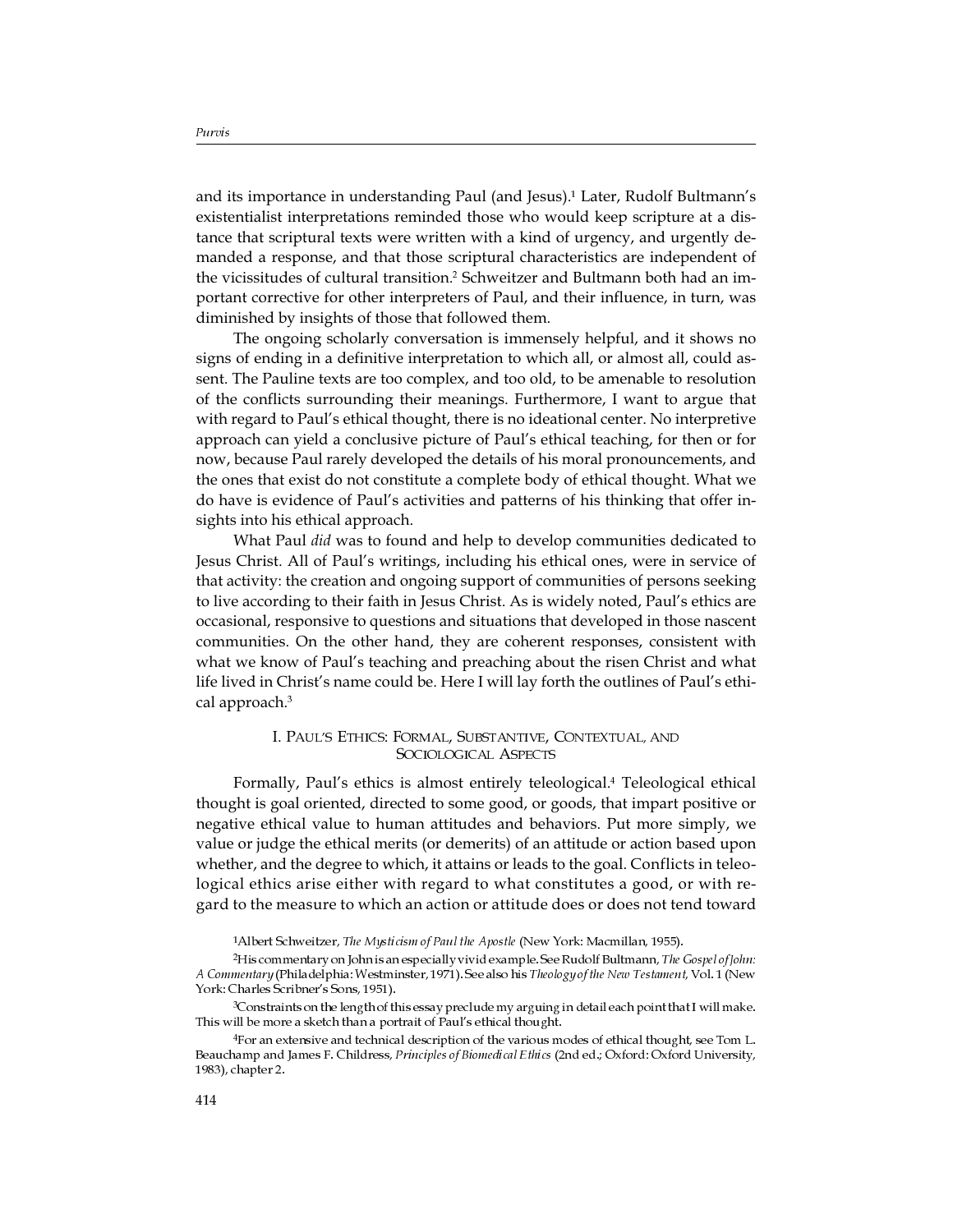that good, or both. These two areas can contain enormously complex questions. On the other hand, the teleological questions are relatively straightforward: Does this attitude and/or action bring me/us closer to our good or goal? If so, to what degree? For example, if the goal of human life is said to be power as control (a value seldom claimed but often displayed), then our ethical evaluations will be based upon the degree to which a life, or lives, or community increases power.<sup>5</sup> If we object to the claim that power as control is the goal of human life, we have to do so on non-teleological grounds. Teleology does not establish the good, it simply measures the degree to which it is achieved and judges actions and attitudes accordingly.

Formally, then, Paul's ethics is teleological. Substantively, it is communal and relational. The goal toward which all human inclinations and behaviors are to tend is human community structured so as to provide as large and as clear a space as possible for the presence of the risen Christ. Paul considered this the good of human life for persons of all ethnic backgrounds, genders, and social locations. There is virtually no argument in Paul's ethics about the nature of the good or the goal of human life. He operates with the assumption, apparently shared by his readers, that the greatest human good is union with God in Jesus Christ, or, stated slightly differently, the ultimate good of humanity is as close a relationship to the risen Christ as this life can afford. There are disputes about the contours of that relationship, and there are heated polemics on Paul's side, at least, about what constitutes behaviors that achieve that goal, but the goal is not in question. At the heart of Paul's ethics is the value of a relationship with the risen Christ, and life led in a community of persons structured so as to enhance that relationship. Paul's ethical thought is in service of forming and maintaining Christ-shaped community.

Paul was not unconcerned with the behavior and well-being of individuals. For example, he commended various persons for their work on behalf of the community, as at the end of his first letter to the Corinthians, or recommended expulsion of an individual from the community as noted at the beginning of this discussion. Even these references to individual behaviors, however, and those elsewhere in the correspondence, are offered in the context of and on behalf of the well-being of the community. The correspondence itself is to the communities; Christ-shaped community is the context in which Paul envisioned and tried to mold persons' lives.

As contemporary Pauline scholarship has investigated and identified parallels between Paul's thought—theological, ethical, philosophical—and that of other first-century Jewish and Hellenistic thinkers, one of the things we have learned is how complex and multivocal was that cultural entity known as Hellenistic Judaism.<sup>6</sup> The culture in which Paul lived and wrote was no more homogeneous than

<sup>5</sup>Sally B. Purvis, The Power of the Cross: Foundations for a Christian Feminist Ethic of Community (Nashville: Abingdon, 1993).

<sup>6</sup>See, e.g., Robert T. Fortna and Beverly Gaventa, eds., The Conversation Continues: Studies in Paul and John – in Honor of Louis Martyn (Nashville: Abingdon, 1990). See also, Wayne Meeks, *The First Urban* Christians: The Social World of the Apostle Paul (New Haven: Yale University, 1983).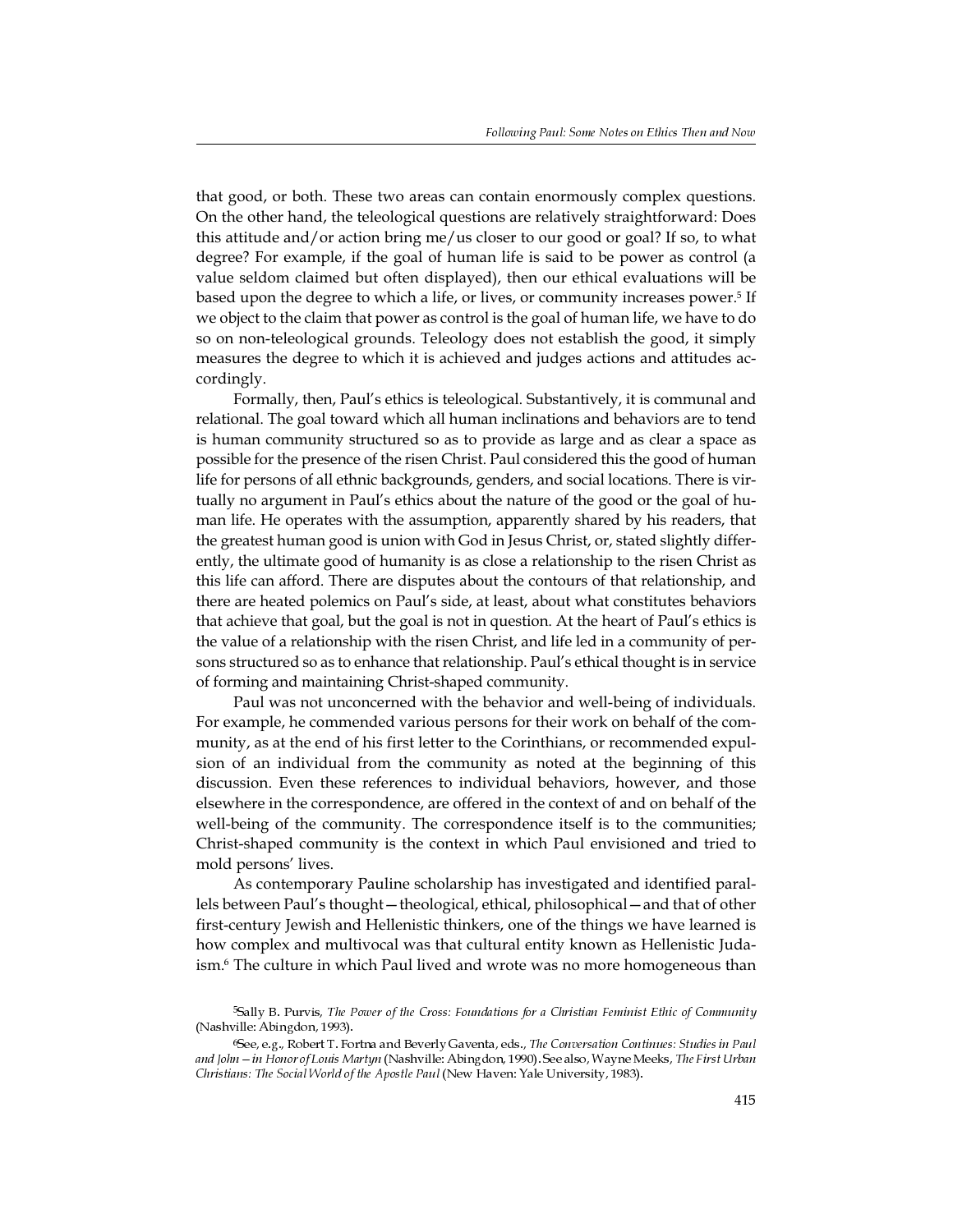our own, and attempts to isolate Paul in one ethnic niche or another are doomed to failure. The cultural menus from which he could select concepts, principles, and insights were many and varied, and he was apparently familiar with an array of them. He himself documented the eclectic nature of the resources he had at hand when he said that "I have become all things to all people" (1 Cor 9:22b) in the course of his explanation for his failure to exercise his financial prerogatives as an apostle. His work, and his writings, cannot be identified without remainder with any cultural pattern that existed in his day, yet they can be compared to many. Yet Paul's writings are not incoherent, not without a center. The principle of selection that he employed with regard to the cultural standards and practices of his time was that of the communal goal of a living relationship with the risen Christ. The palpable, powerful presence of God in the communities founded on the gospel of Jesus Christ provided the goal and the measure of human choices.

Using language from contemporary sociology, we can characterize Paul's work and thought as an attempt to resocialize persons in accordance with structures and norms and values centered on the cross of Jesus Christ. In the normal course of growing up, persons are socialized into ways of being in the world that are considered acceptable and "normal." Those patterns of perceiving and behaving will vary from culture to culture, of course, and they are largely invisible to those who live them out unless they are highlighted in some fashion by contact with another culture or by internal challenges to cultural practices and norms that usually "go without saying."

Sometimes, however, persons move from one culture to another, one set of social and communal norms to another, and when that happens, they undergo a process of resocialization that usually includes not only learning new behaviors but also new ways of seeing and feeling and being in the world—what sociologists of religion call "symbolic worlds."<sup>7</sup> The creation of a new symbolic world centered on the cross of Jesus Christ and the foundation of new communities to live out that world is at the heart of Paul's life and thought.<sup>8</sup> "Building up" such communities is Paul's own summary of the ethical engine that drives his ethical decision-making process.

### II. PAUL'S ETHICS AT WORK

For example, let us examine Paul's familiar advice in Corinthians 8-10 regarding dietary restrictions and Christian freedom.<sup>9</sup> The Corinthian community was made up of people from different ethnic backgrounds. At least some of the Jews among them had identified with and participated in a cult that defined itself in part with dietary laws of varying degrees of strictness. At least some of the Gentiles among them had participated in pagan cults in which meat was sacrificed

<sup>7</sup>I developed the point much more fully in my dissertation, Problems and Possibilities in Paul's Ethics of Community, Yale University, 1987.

<sup>8</sup>I am aware of how dense those claims are and how little supported by this discussion. For supporting arguments, please see my longer writings cited above.

<sup>9</sup>Purvis, The Power of the Cross, 79-80.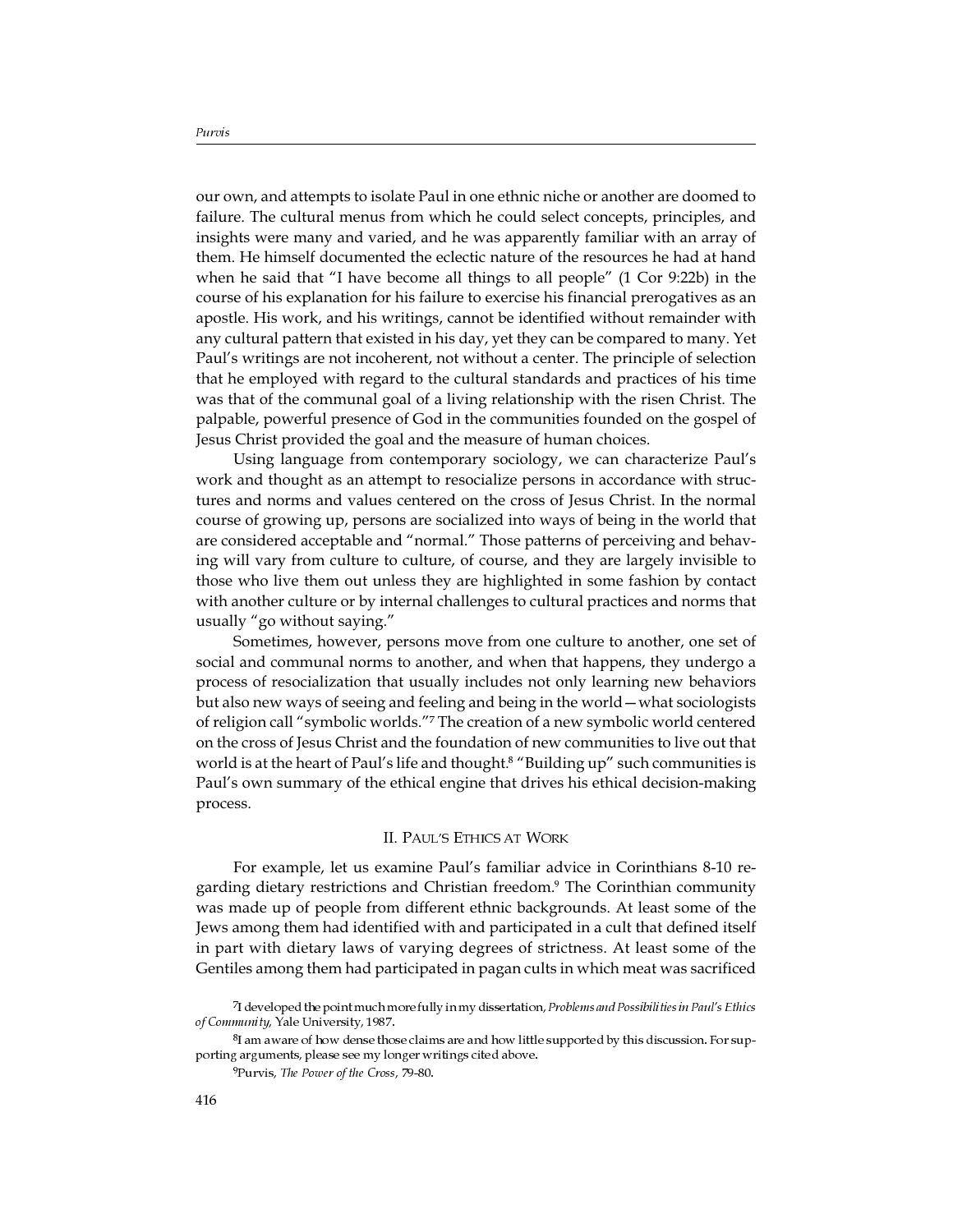to idols and then eaten as participation in the reality of that god or goddess. For at least some Jews and at least some Gentiles, then, in the new Corinthian Christian community, the issue of eating meat that was sold in the local marketplace, which would very likely have been part of a pagan ritual sacrifice, was problematic. However, the gospel of Jesus Christ promised freedom from the old norms and restrictions. And Paul certainly preached a gospel of freedom. To return to language used above, persons entering Christian community were radically resocialized to a new "reality" with the cross in the center. Whatever values and practices they had embodied in their lives would be subject to the new symbol system, the new perspective on life that the gospel offered. Thus theoretically, at least, those in the Corinthian community who insisted that it did not matter what they ate were taking the theologically correct stance. Dietary laws were apparently not part of the Christian cult. The reality and power of the idols were denied and replaced by the power of the cross.

Paul did not, however, respond to the issue of whether or not to eat meat offered to idols based upon the criterion of theological correctness. At the end of his long discussion Paul says, "'All things are lawful,' but not all things are beneficial. 'All things are lawful,' but not all things build up. Do not seek your own advantage but that of the other" (1 Cor 10:23-24). In this famous "Yes, but..." response to the Corinthians' claim to be free from the pernicious influence of idols, Paul gives content to this norm of mutual service, or building up. Seeking the good of the other is the measure of the "lawfulness" of actions within the Christian community. If the action of eating meat at a communal meal will harm no one, then it is "legal." If, on the other hand, another community member is present at the meal, someone for whom the reality of idols has not yet been expunged from consciousness, then that same action becomes "illegal."<sup>10</sup>

Within the belief structure of the Christian community, the person who denies the reality of idols is correct and the person who retains at least a residual belief in their reality is incorrect; Paul affirms the "theological" position of the former. As he says, "we know that 'no idol in the world really exists,' and that 'there is no God but one'" (1 Cor 8:4). However, the ethical priority is clear: acting on correct belief at the expense of another person is wrong.

This is just one example out of many possible examples in which Paul recommends courses of behavior based upon the concrete needs of others in the community and the concrete needs of the community at large. One could agree, then, with Paul's general ethical approach as teleological, relational, and communal, and one could accept Paul's understanding of the ultimate human good as the ongoing presence of the living God, and still disagree with him about a specific ethical rule that he formulated. In other words, if behaviors that Paul recommended to his communities in their time and place would in another time and place cause harm to persons and to the community as a whole, then Paul's ethical

 $10$ As this passage makes clear, the well-being of the neighbor, or doing the deeds of love, is at the heart of what Paul ironically calls "the law of Christ."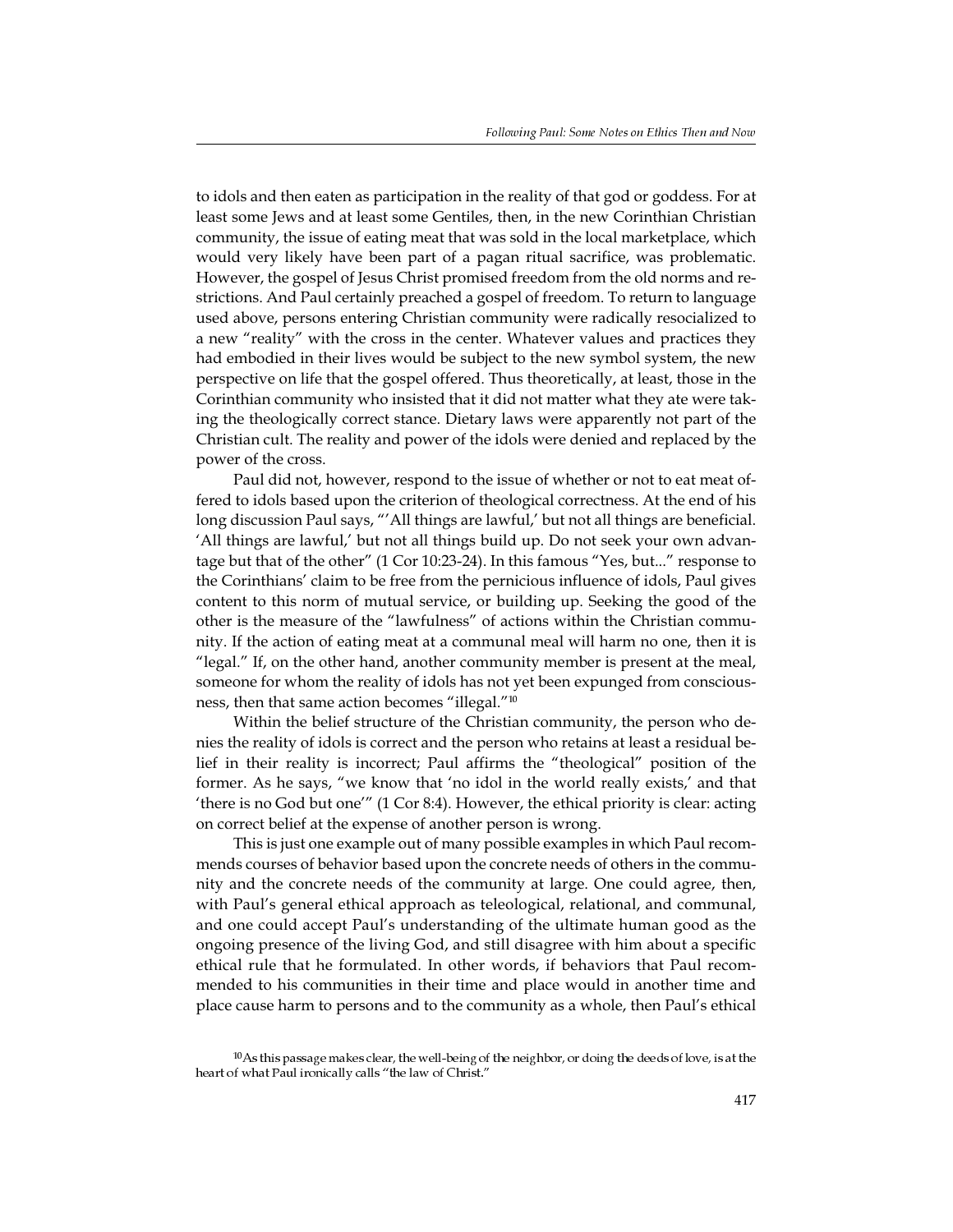approach would require a different behavior. Within Paul's own ethical thought pattern, the specific norms that he derived were never meant to be timeless behavioral rules but were always to be evaluated, and reevaluated, based upon the degree to which they construct and maintain Christ-shaped community.

For Paul, then, and for us to the degree to which we follow Paul, ethical thinking is a process of discerning what God would have us to be and do in every concrete situation, taking as our guide the goal of structuring our lives together so as to live as fully as possible in the presence of God. It is in that context that we must examine the specific norms presented in the Pauline epistles. Using Paul's own principle of selection in our eclectic, heterogeneous culture, our task of ethical discernment is no more straightforward than Paul's, and just as fallible. Nonetheless, that discernment is our duty and our privilege.

For most people in our contemporary North American culture, the issue of the enslavement of one group of people by another has largely been condemned and set aside. We have a very long way to go before we identify and renounce the oppression of some groups by others, or before we have come to terms with the legacy of enslavement that remains a raw sore on the surface of our communal life and a cancer within. We have, however, largely come to terms with the evil inherent in identifying some persons as not persons or as partial persons, giving them the status of things and allowing other persons ownership of them. Even that obvious step was very hard for us to take as a society, but we have taken it. We do not, then, read Paul's statements regarding the proper servitude of slaves to their masters to be normative for us. We have a number of options as to how to deal with them—for example, to dismiss them as culturally conditioned, to relativize them by means of apocalyptic categories, to ignore them—but we cannot treat them as normative based upon what we know about God's will that all persons be treated as persons and therefore not be owned by other persons.

I want to suggest that we take a similar approach to Paul's remarks about the subservient role of women in the communities. Using Paul's own criteria of communal well-being in accordance with the best Christian insights regarding making space for the presence of God among us, we must reject as normatively binding the passages in the Pauline corpus, for example those in 1 Cor 11:2-16 and 14:33b-36, regarding the status and behavior of women in Christian communities.

Elisabeth Schüssler Fiorenza's work has highlighted for us the extensive and powerful roles women had in the communities with which Paul worked.<sup>11</sup> Thus we have some historical reasons for questioning the appropriateness of Paul's remarks regarding women in 1 Corinthians even in the context of his own time. Specifically, 1 Cor 11:2-16 is generally accepted as part of Paul's attempt to bring order into the apparently chaotic meetings of the community in Corinth, and in this passage he invokes, rather inappropriately given his theology, a rigid patriarchal hierarchy of creation in support of his plea for order. His appeal to "what nature teaches" in 11:14 is odd at best in light of his own statements elsewhere

11See, e.g., Elisabeth Schüssler Fiorenza, In Memory of Her: A Feminist Theological Reconstruction of Christian Origins (New York: Crossroads, 1984), esp. Part II, chapters 5 and 6.